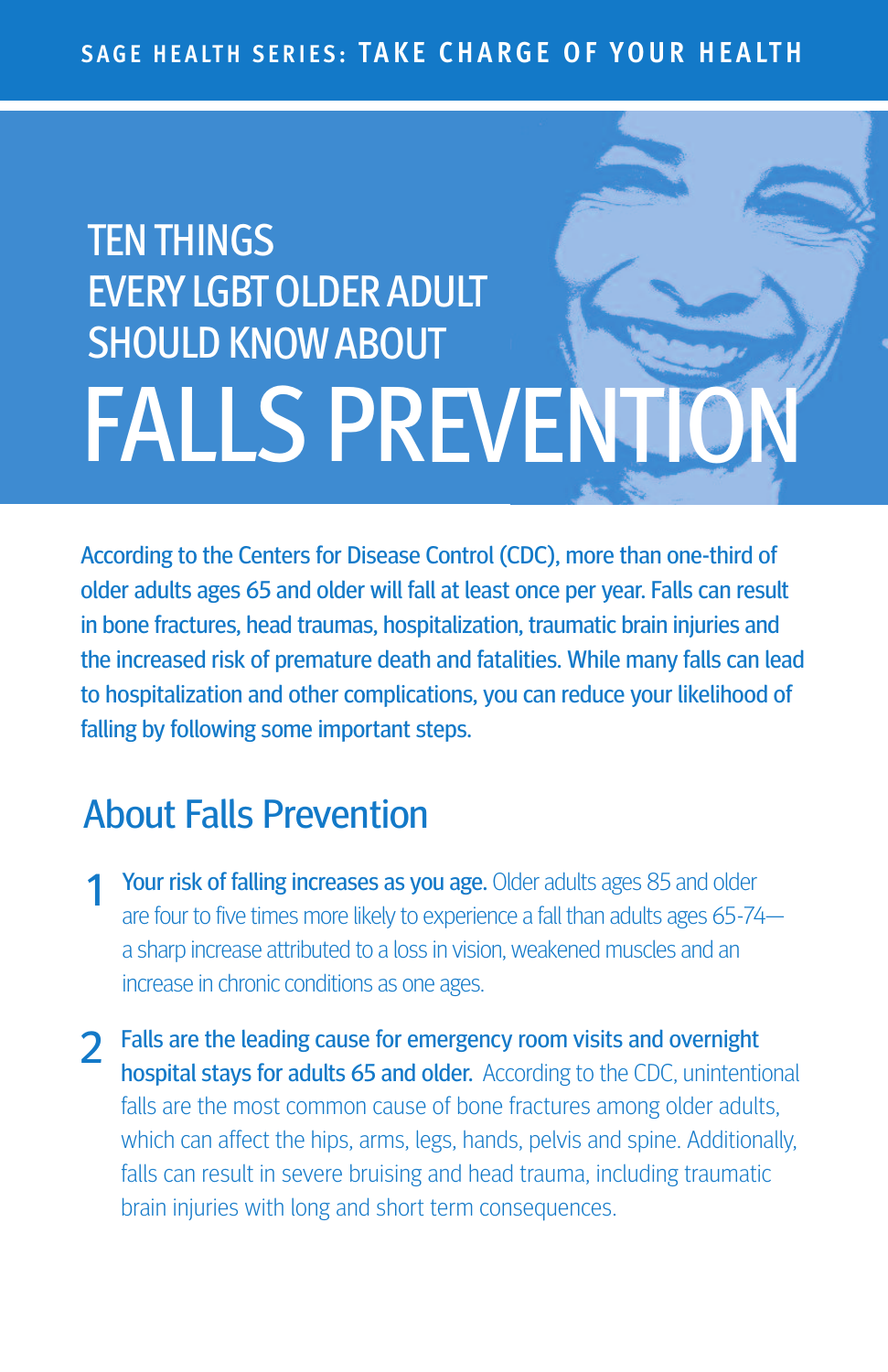- 3 Research suggests that falling rates can vary by gender. While little research exists about falls among transgender older adults, research shows that men are more likely to die from falling, while women are twice as likely to be admitted to a hospital for bone fractures.
- **4** Falls most often occur from a combination of physical hazards and vision loss. The CDC notes that pets can pose a serious fall hazard, with more than 86,000 adults annually falling as a direct result of their pets or their pets' toys, dishes or accessories. Additionally, walking around in poorly-lit areas of the home, combined with vision loss, increases the likelihood of falling.

## Take Charge of Your Health

- 5 Keep track of any changes in your vision or balance. If you begin experiencing a loss of balance, take notes on when it happened and what you were doing—sitting, standing or walking—and share these notes with your doctor. Ask about medications that might contribute to the risk of dizziness or imbalance, and decide together if your medication regimen should be altered.
- 6 Reduce the chances of falling at home by keeping entry ways, hallways and pathways in your apartment or house free of clutter. Environmental obstacles include low-furniture (e.g. side-tables, stepping stools and throw rugs), long phone cords and loose wires. You should also keep all areas of the home well-lit, illuminating any dips or cracks in the floor or stairways, and place lamps wherever possible.
- **7** Participate in exercises such as Tai-Chi, walking and water exercises to improve your strength, balance and coordination. Speak with your doctor about adding these activities to your schedule, or other activities such as physical therapy, to increase your balance and muscle strength. If needed, consider using a cane, walker or other assistive device.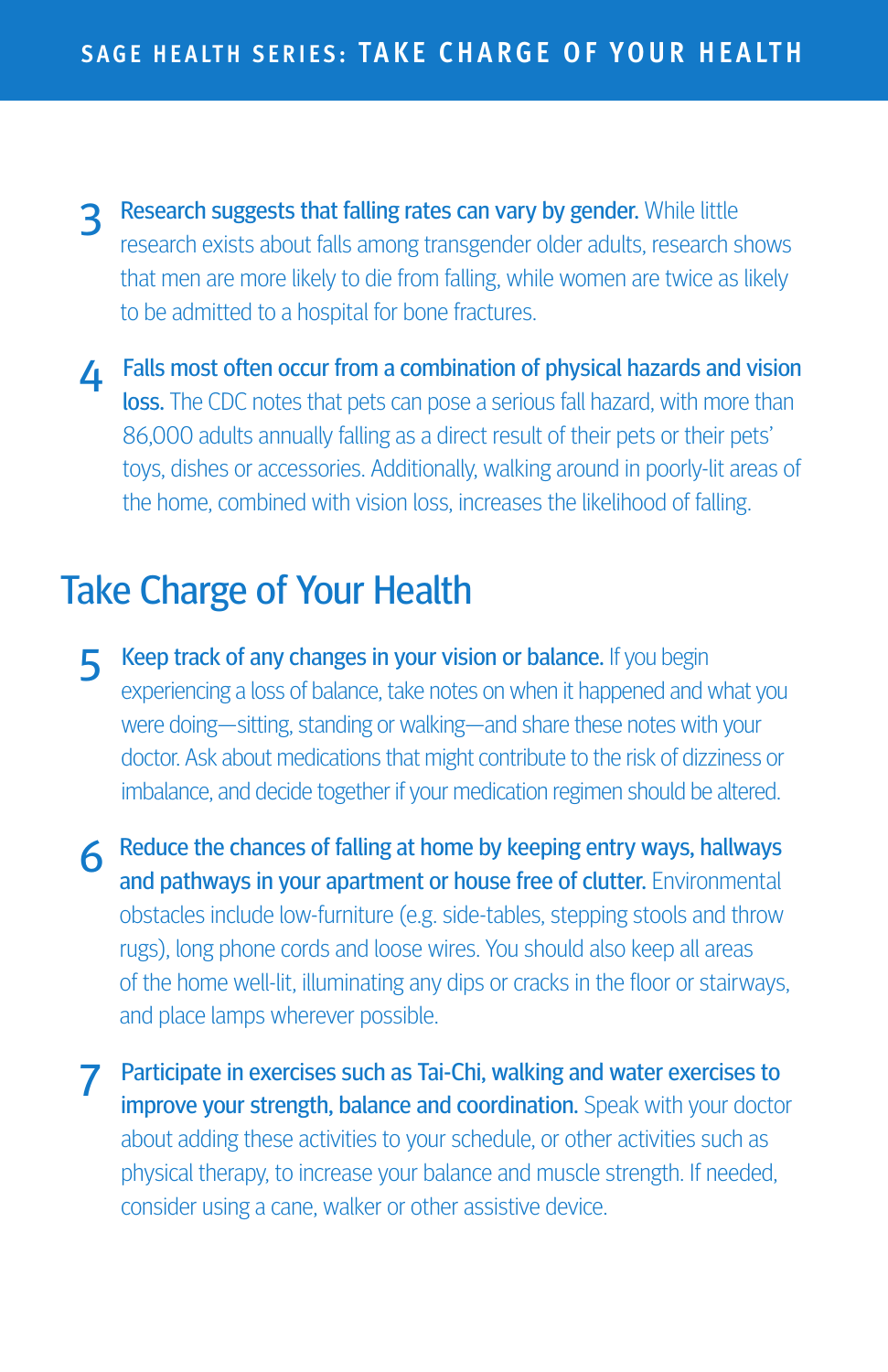- 8 Take extra precaution when surfaces are wet, both inside and outside of your home. Rain can make pavement, stairs and floors especially precarious. Keep one hand available to grasp railings and banisters, use non-skid floor wax and put slip-protectors underneath rugs, doormats and mobile carpets. Additionally, install grab-bars or railings in the bathtub or shower, and put a no-slip mat on the bottom of the shower to prevent falls that are caused by slippery soap residue.
- **Q** Take the extra time to move slowly and carefully throughout your home. Rushing to answer the phone, open the door, or complete an activity can greatly increases your chances of falling. Take a few extra seconds to move cautiously and be aware of your surroundings.
- 10 Coordinate with a friend or family member to check in with you dailyand make plans for when you're alone. Have a friend, or a SAGE Friendly Visitor, visit you regularly and check in with you. Additionally, you might consider wearing a "Lifeline/Alert" device in case you fall and are unable to reach a phone to dial 911.

To learn more about the variety of resources and programs that SAGE offers, please call us, or visit us online at **sageusa.org.** 

#### SAGE COMMUNITY SERVICES

SAGE @ The LGBT Community Center 208 West 13th St., Room 207 New York, NY 10011 212-741-2217

SAGE Harlem Center 2090 Adam Clayton Powell, Jr. Blvd. Suite 201, 2nd Floor New York, NY 10027 646-660-8953